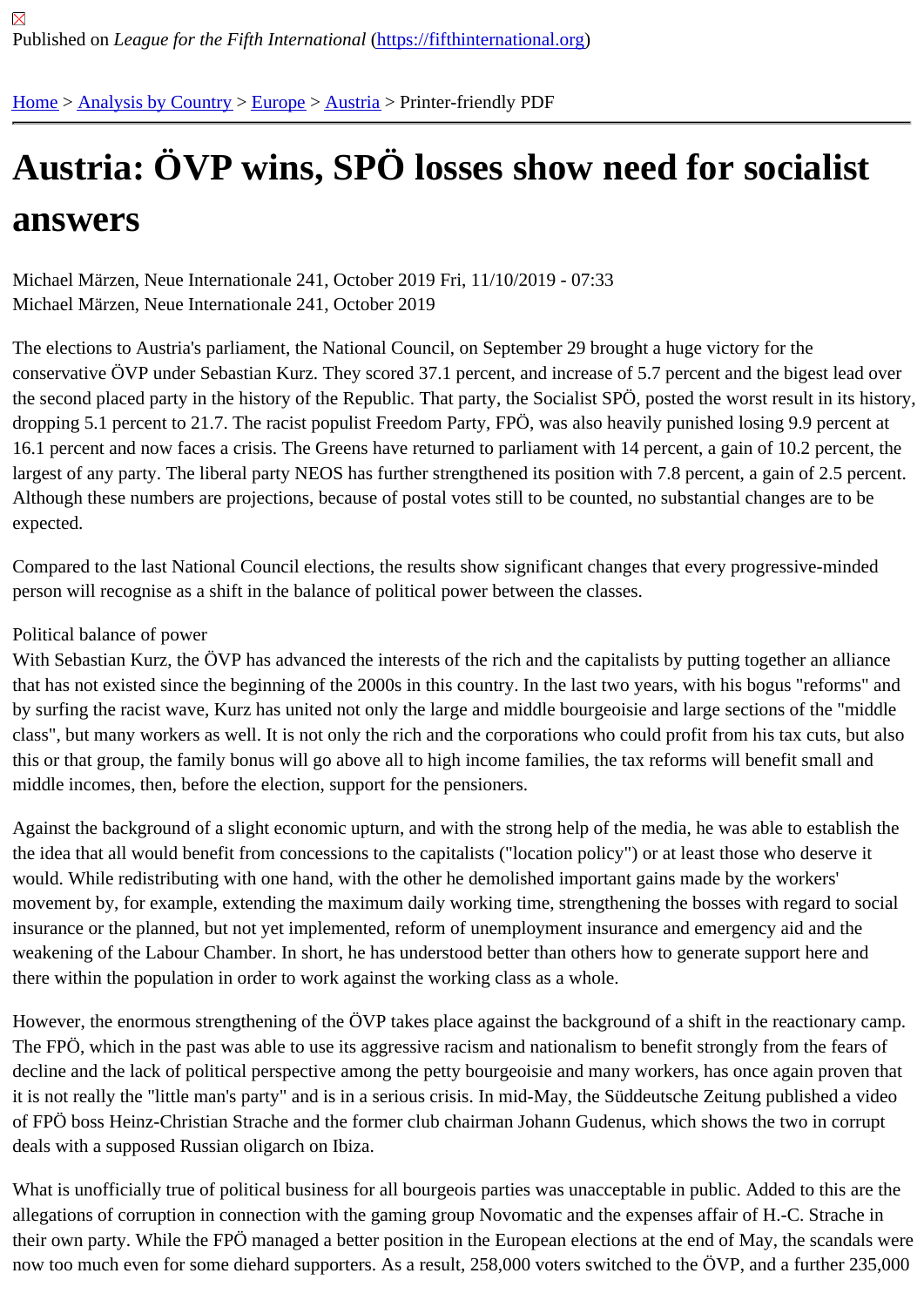former FPÖ voters were so disillusioned they abstained altogether.

# SPÖ disaster

At the same time, social democracy has once again demonstrated its inability to mobilise working people and youth for its political objectives. This failure is doubly serious in these elections, because the FPÖ scandals as well as those about donations to the ÖVP (largely financed by the billionaire Heidi Goess-Horten and the capitalists Klaus Ortner and Stefan Pierer) have shown how both parties arre tied up with capital. In such a situation it should have been relatively easy to explain the common interests of the workers as distinct from the ÖVP and FPÖ and to reclaim the Social Democrats' position as their party.

This includes the inclusion of those 1.2 million people living in Austria, who have no right to vote because of the obstacles to gaining citizenship and in their majority represent a socially oppressed and politically unrepresented part of the working class. However, the SPÖ leadership clique has long lacked the necessary credibility. Even where they do make a nod to the Left, such as on a wealth tax, they offer no perspective on how to fight for it because there is no place in the traditional Grand Coalition for a policy explicitly in the interest of the working class and mobilising the workers is no longer a social democratic strategy.

Instead, the Social Democratic functionaries put on a campaign that talks about "togetherness" and "humanity". This reflects the desire of the party bureaucracy to reconcile with the capitalists and enrich themselves again in the state apparatus and administration. Because party leader Rendi-Wagner cannot imagine any politics other than the appeal for social partnership, she even announced after the election that "the direction is right". Thus continues the decline of the SPÖ.

Aside from Sebastian Kurz, the big winners in these elections were the Greens. With the big international mobilisations of Fridays for Future, the public is now aware that it is time for serious action against climate change. Climate protection was one of the most important topics in the election campaign. It even overshadowed immigration, so that almost all parties had to profess to a more serious environmental policy.

There were also many traditional Green voters who had voted Social Democrat in recent elections and now wanted to reverse the expulsion of the Greens from the National Council. Among the under-30s, the Greens share the top percentage with the ÖVP. For younger people, who will be particularly affected by the effects of climate change, they may even come first. After decades of emphasising the need for environmental protection, the Greens naturally enjoy the greatest credibility on the climate question. Ultimately, however, the Greens are a (minor) bourgeois party that believes it is possible to reconcile the salvation of the planet with the exploitative laws of capitalism, and therefore is torn this way and that between defending capitalists' property rights and challenging their right to control the economy.

## Crisis of black-blue

Despite the gains, Sebastian Kurz now finds himself in a difficult situation. He himself would probably prefer to continue his black-blue project, but the FPÖ leadership is clearly against any participation in government for the time being. Ultimately, it is also questionable whether a stable coalition with the FPÖ would be possible at the moment. The scenario of a party split is not likely, especially since Strache announced his withdrawal from politics, but it is by no means excluded.

A coalition with social democracy would probably be the most unattractive option for Kurz. After all, he himself blew up the last red-black government and, so to speak, declared war on the SPÖ with his black-and-blue policy. In any case it would be very difficult for the Social Democrats, given their own internal crisis, to get away with giving their archenemy, Kurz's ÖVP, the majority. At the same time, given its commitment to upholding the state, in the last resort it might be prepared to enter a coalition, like the SPD in Germany. A coalition with the Greens seems most likely at the moment, even though they have already announced that they would exact a high price.

In fact, Kurz could cling to a right-wing conservative policy with the Greens and would at least have to offer some cosmetic policies on the environment and possibly other areas as well. So, it is to be expected that the discussions